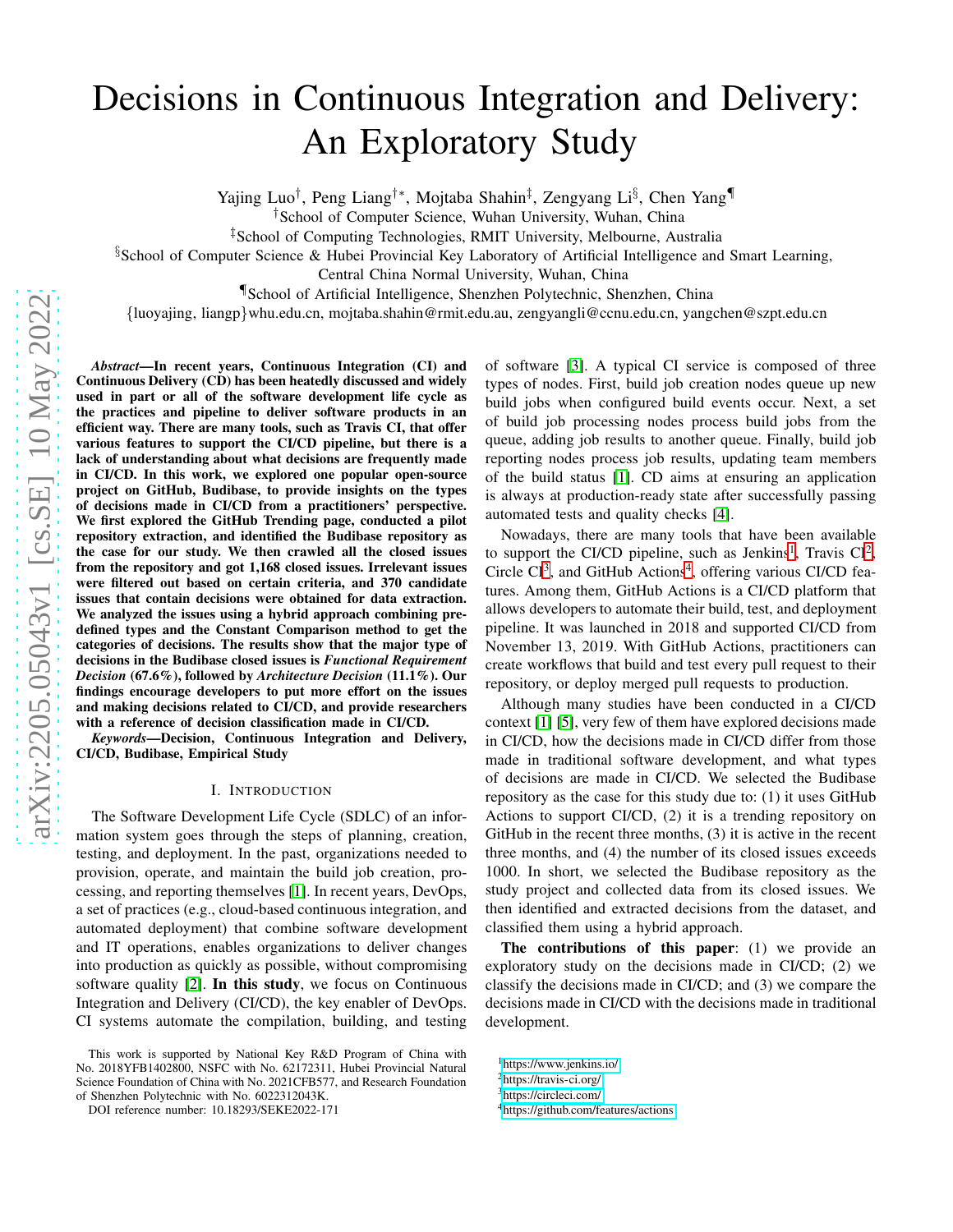The rest of the paper is organized as follows: Section [II](#page-1-0) discusses related work to our study. Section [III](#page-1-1) describes the research question and its rationale, the data collection, filtering, extraction, and analysis process. Section [IV](#page-2-0) provides the results of the research question. Section [V](#page-3-0) explains the results with their implications and comparison with the existing work. Section [VI](#page-4-0) presents the threats to the validity of this study. Section [VII](#page-5-5) concludes this work with further directions.

## II. RELATED WORK

#### <span id="page-1-0"></span>*A. Continuous Integration and Delivery*

CI is an established software quality assurance practice and has been the focus of much prior research with a diverse range of methods and populations [\[6\]](#page-5-6). CD has been adopted by many software organizations to develop and deliver quality software more frequently and reliably [\[5\]](#page-5-4).

Gallaba *et al.* [\[1\]](#page-5-0) set out to study how CI features are being used and misused in 9,312 open source systems that use Travis CI. Widder *et al.* [\[6\]](#page-5-6) reviewed the CI literature of 37 papers from the perspective of pain points to adoption and usage, and performed a mixed-methods conceptual replication of previously observed findings. Zhao *et al.* [\[2\]](#page-5-1) studied the adaptation and evolution of code writing and submission, issue and pull request closing, and testing practices on hundreds of established projects on GitHub adopting Travis CI. Hilton *et al.* [\[3\]](#page-5-2) used three complementary methods to study the usage of CI in open-source projects. As for CD, Shahin *et al.* [\[5\]](#page-5-4) conducted a mixed-methods empirical study and presented a conceptual framework to support the process of (re-)architecting for CD.

To the best of our knowledge, there are no studies that explore the decisions made in CI/CD, how they differ from those in traditional software development, and what types of decisions are frequently made. In our study, we intended to explore the decisions made in CI/CD using an open source project (Budibase) that employs GitHub Actions.

## *B. Decisions in Software Engineering*

Developing and maintaining a software system involves making numerous important decisions by stakeholders [\[7\]](#page-5-7). These decisions cover the life cycle of software development, including requirements [\[8\]](#page-5-8), architecture design [\[9\]](#page-5-9), project management [\[10\]](#page-5-10), etc. [\[11\]](#page-5-11), and each decision is typically influenced by other decisions and involves trade-offs in system properties [\[12\]](#page-5-12). Design decisions directly impact system quality [\[12\]](#page-5-12), and high-quality decisions are critical to the success of projects [\[13\]](#page-5-13). Many researchers focus on exploring how to make high-quality and appropriate decisions that meet project objectives and maximize system benefits, analyzing the rationale behind decisions, and understanding their effects on the system.

Tang *et al.* [\[14\]](#page-5-14) proposed a systematic approach to software design decision-making. They broke decision-making down into nine principles that can be taught, learned, and practiced, and each principle addresses one decision-making aspect that focuses on a specific type of information used in making and

evaluating decisions. Shahbazian *et al.* [\[12\]](#page-5-12) posed the problem of making complex, interacting design decisions relatively early in the project's lifecycle and outlined a search-based and simulation-based approach for helping architects make these decisions and understand their effects. Li *et al.* [\[11\]](#page-5-11) tried to identify decisions discussed in the Hibernate developer mailing list and explore decision-making from several aspects (i.e., description, classification, underlying rationale, supporting approaches, related artifacts, and trend). Sharma *et al.* [\[15\]](#page-5-15) explored the rationale behind 'how' the decisions are made, and made a methodological contribution by presenting a heuristics-based rationale extraction system employing multiple heuristics, and following a data-driven, bottom-up approach to infer the rationale behind specific decisions. Liu *et al.* [\[16\]](#page-5-16) intended to understand how decisions are made in requirements engineering through the student projects in a requirements engineering course.

Different from the above works, we studied the decisions made in CI/CD by analyzing the closed issues in the Budibase repository and focusing on the types of decisions.

## III. RESEARCH DESIGN

<span id="page-1-1"></span>We set the goal of this study based on the Goal-Question-Metric approach [\[17\]](#page-5-17), which is to analyze the decisions in CI/CD for the purpose of characterizing with respect to the types of decisions made in CI/CD from the point of view of practitioners in the context of CI/CD of open source software. To archive this goal, we address the following key Research Question (RQ):

• RQ: What types of decisions are made in CI/CD? Rationale: Various types of decisions made in traditional software development have been discussed in literature (e.g., [\[11\]](#page-5-11)). This RQ aims to provide a classification of the decisions made in projects using CI/CD and compare these decisions with those made in traditional software development, so that we can see the difference between CI/CD and traditional development from a decision perspective.

In the following subsections, we detail the research process (see Figure [1\)](#page-2-1) used to answer this RQ.

## *A. Data Collection*

To answer the RQ, we need to identify and collect decisions from the projects using CI/CD. GitHub is a popular and most frequently used code hosting platform for version control and collaboration. After exploring several artifacts (i.e., Github Discussions, Github Issues, Slack, Gitter, and Microsoft teams), we intended to select a suitable GitHub project that employs CI/CD practices for our study, and use GitHub Issues (developer discussions) as the data source, since closed issues include a wide range of decisions made in development. We searched for the candidate GitHub project based on the following criteria:

• A repository running a GitHub Actions workflow Given that we needed to select a project applying CI/CD. GitHub provides a CI/CD tool named GitHub Actions to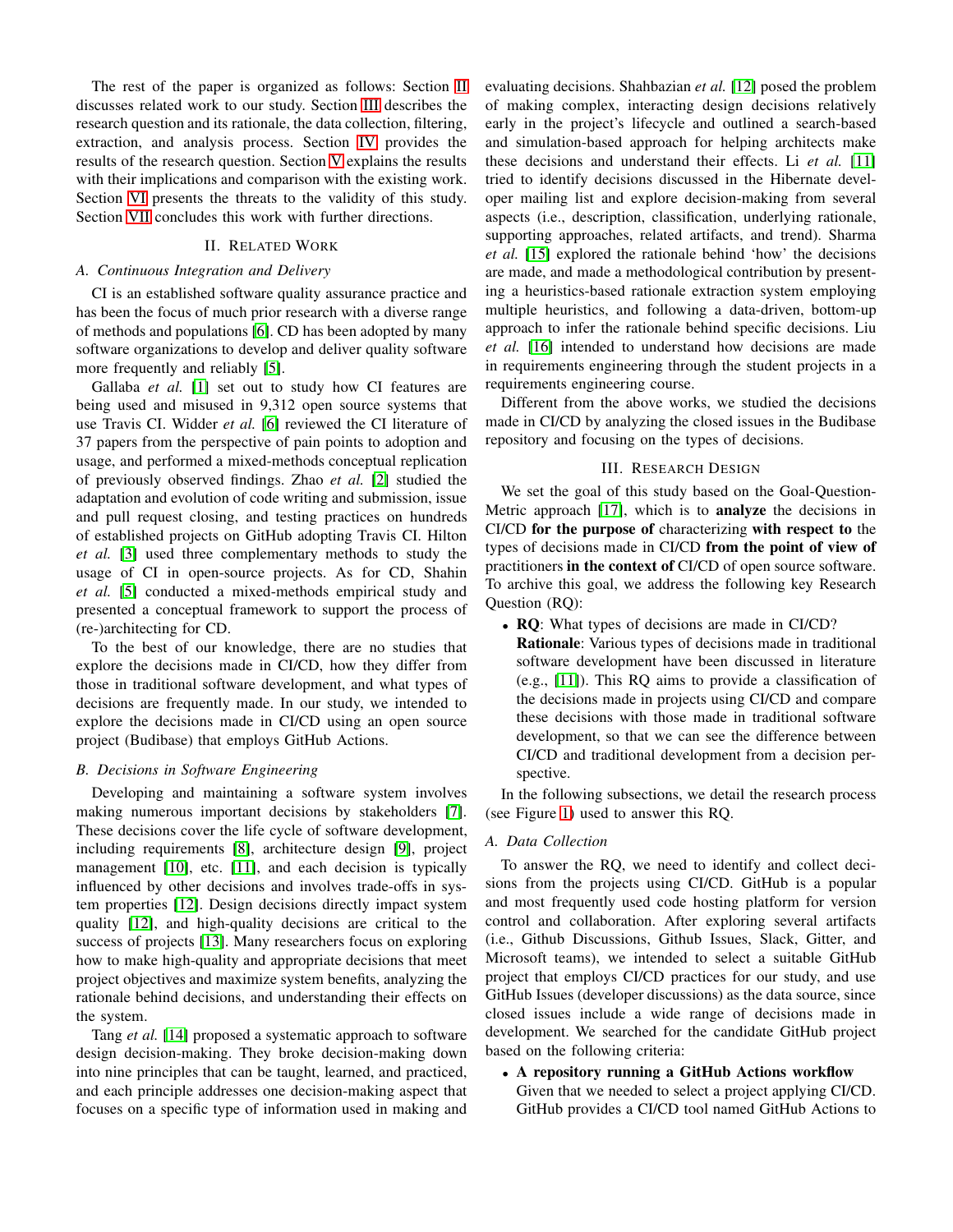<span id="page-2-1"></span>

Fig. 1: Overview of the research process

allow developers to build, test, and deploy their software automatically. Github Actions provided by Github started to support CI/CD in 2019 and does not require migration from Circle CI, Jenkins, or Travis CI. We believe that there should be many projects on Github applying Github Actions in the last 2 years. Hence, we decided to look for a repository on GitHub that uses the feature of GitHub Actions.

# • A hot topic in GitHub in the last three months

A GitHub Trending page is available on GitHub where trending repositories are listed based on the number of times they have been starred by users every day, week, or month. This trending page provides a view of the opensource projects which the community is most excited about. We decided to trace the hot topics in GitHub in the last three months and select an appropriate repository for our study.

#### • An active repository

We decided to choose a repository that is currently active and frequently updated (e.g., usually make changes to a file and push them to GitHub as commits, often open and merge a pull request, and have heated discussion in GitHub Issues).

## • The number of closed issues exceeds 1000

Since issues are the data source of this study, and the number of issues of a project is an indicator of the project size, which is an important factor to get enough data for an empirical study. We decided to look for a repository with more than 1000 closed issues.

After exploring the repositories listed on the GitHub Trending page for the past three months, we picked out several repositories (including Budibase, Rails, and Tabby), which met the above criteria. We then conducted a pilot repository selection. The first author randomly selected 50 issues from the closed issues of the candidate repositories. The purpose was to verify whether the repositories we picked out were appropriate and whether the data item (type of decision) can be extracted from the issues (see the criteria in Section [III-B\)](#page-2-2). Next, the first author extracted the data item from these 50 issues and then discussed the extraction results with the second author to see if the extraction results were correct. After the pilot repository selection, we finally chose Budibase<sup>[5](#page-2-3)</sup>.

Budibase is an all-in-one low-code platform for building, designing, and automating business apps with which building business apps in minutes. We crawled all the URLs of the closed issues of Budibase into an Excel sheet on January, 2022, and got 1,168 links.

#### <span id="page-2-2"></span>*B. Data Filtering, Extraction and Analysis*

*1) Filter candidate issues:* The criteria for filtering issues are defined as follows:

- If an issue contains the data item (i.e., type of decision) to be extracted, we include it.
- If an issue does not contain the data item to be extracted or cannot be understood, we exclude it.

This step was conducted by the first author, and the issues that the first author could not decide were discussed among the authors to reach a consensus. After excluding the irrelevant issues, we finally got 370 issues out of the 1,168 closed issues from Budibase.

*2) Extract and analyze the data item:* First of all, for answering the RQ, the first author extracted the data item (type of decision) from each relevant issue. After data extraction, the first author classified the decisions extracted based on the decision types provided by Li *et al.* [\[11\]](#page-5-11). Then the first author discussed the classification results (i.e., by following the pre-defined types in [\[11\]](#page-5-11)) with the second author and adjusted the classification by taking into account both the content of the extracted decisions and the labels of the issues using the Constant Comparison method [\[18\]](#page-5-18). We refer to this combination of the pre-defined classification and the Constant Comparison method as a hybrid approach. We obtained the final classification of decisions using the hybrid approach. We have also provided the dataset and the classification results of decisions online [\[19\]](#page-5-19).

#### IV. RESULTS

<span id="page-2-0"></span>We applied the hybrid approach and classified the decisions into several types as shown in Table [I,](#page-3-1) which provides the types (categories and subcategories) with their descriptions, examples, and percentages.

We got six categories of decisions made in CI/CD, namely *Requirement Decision*, *Architecture Decision*, *Management Decision*, *Build Decision*, *Testing Decision*, and *Deployment Decision*. We also got 11 subcategories of these major categories except *Architecture Decision*, which does not have any subcategories. The major type of decisions in the Budibase closed issues is *Functional Requirement Decision* (67.6%), followed by *Architecture Decision* (11.1%). The rest types of decisions are all below 10%. 5.4% of the decisions belong

<span id="page-2-3"></span><sup>5</sup><https://github.com/Budibase/budibase>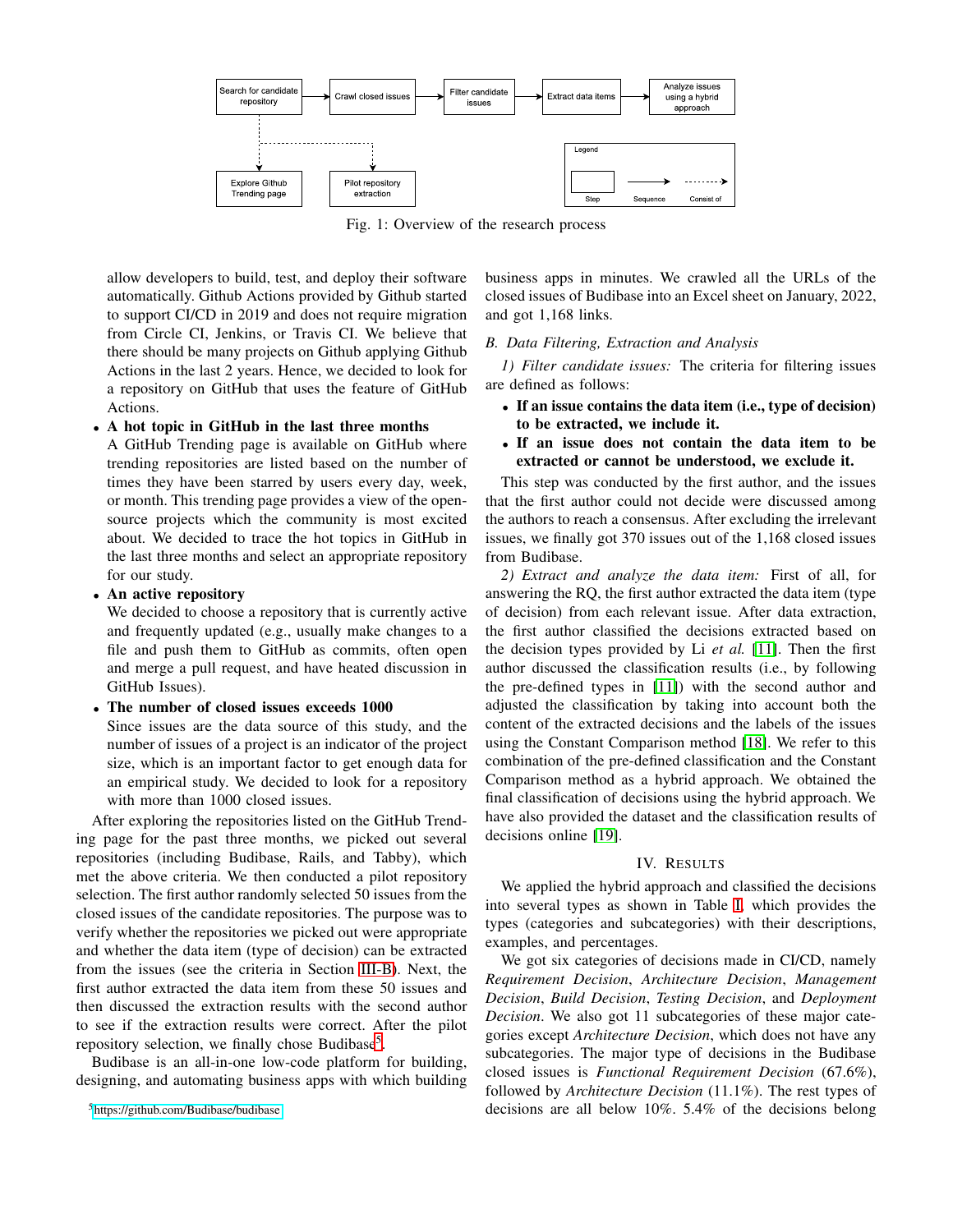<span id="page-3-1"></span>

| Type                    |                                                  | <b>Description</b>                                                                                                                                                                                                                                                                                                    | <b>Example</b>                                                                                                                                                                                                                                                                   | Percentage |
|-------------------------|--------------------------------------------------|-----------------------------------------------------------------------------------------------------------------------------------------------------------------------------------------------------------------------------------------------------------------------------------------------------------------------|----------------------------------------------------------------------------------------------------------------------------------------------------------------------------------------------------------------------------------------------------------------------------------|------------|
|                         | Functional<br>Requirement<br>Decision            | A description of the decisions on services that a software<br>system is supposed to accomplish involving calculations,<br>technical details, data manipulation and processing, and<br>other specific functionality.                                                                                                   | As a user, I want to be able to configure more advanced<br>searching capabilities on the search component, so that<br>I can find what I am looking for with a higher degree of<br>accuracy.                                                                                      | 67.6%      |
| Requirement<br>Decision | Non-functional<br>Requirement<br>Decision        | A description of the quality attributes of a software<br>system, judging the software system based on non-functional<br>standards that are critical to the success of the software<br>system.                                                                                                                         | When I'm setting up a relationship in budibase, the<br>current relationship configuration UI is confusing and<br>difficult to remember how to use, I want to have a<br>simpler and more consistent experience with internal<br>relationships so it's easier to set up.           | 5.4%       |
| Architecture Decision   |                                                  | A description of the decisions with regard to architectural<br>additions, subtractions, and modifications to the software<br>architecture, the rationale, and the design rules, design<br>constraints, and additional requirements that (partially)<br>realize one or more requirements on a given architecture [20]. | Replace AppImage with Snap and RPM installations for<br>linux.                                                                                                                                                                                                                   | 11.1%      |
|                         | Version<br>Control<br>Decision                   | A description of the decisions on tracking and managing<br>changes to source code in version control systems.                                                                                                                                                                                                         | I noticed in the input component that it was still using<br>the old css vars, these need to be updated.                                                                                                                                                                          | 1.6%       |
| Management<br>Decision  | Documentation<br>Decision                        | A description of the decisions related to documentation,<br>e.g., changes to README files, docs, and GitHub discussions,<br>etc.                                                                                                                                                                                      | Stage 1 Going to add code documentation of all functions,<br>in core, server and builder. Stage 2 (maybe a future<br>issue) Use document code to produce markdown files, and<br>publish to GitBook @ apidocs.budibase.com (does not exist<br>yet).                               | 3.2%       |
|                         | Source Code<br>Decision                          | A description of the decisions on making changes to source<br>code.                                                                                                                                                                                                                                                   | Create a new Options type in the backend/constants file.<br>Remove the Categories values list from the string type in<br>CreateEditColumn. Account for the new options field<br>everywhere that we are checking for<br>field.constraints.inclusion.                              | 2.2%       |
| Build<br>Decision       | Continuous<br>Integration<br>Decision            | A description of the decisions concerning the compilation<br>and building in CI pipeline supported development.                                                                                                                                                                                                       | Have a rollback mechanism on that CI job, so that we can<br>roll back to the previous release, or a pre-specified<br>version.                                                                                                                                                    | 0.3%       |
|                         | <b>Bug Fixing</b><br>Decision                    | A description of the decisions made to fix the problem when<br>a bug is generated.                                                                                                                                                                                                                                    | This fix for this is simply parsing the data in data<br>providers for any datetime fields and building the lucene<br>query with ISO strings like before.                                                                                                                         | 4.6%       |
|                         | Traditional<br>Testing<br>Decision               | A description of the decisions on examining the artifacts<br>and the behavior of a software system under test by<br>validation and verification.                                                                                                                                                                      | When testing automations on the platform, I want to be<br>able to see the data flow from one block to the other so<br>that I can identify the inputs/outputs of each block and<br>debug with more ease.                                                                          | 4.3%       |
| Testing<br>Decision     | Continuous<br>Integration<br>Testing<br>Decision | A description of the decisions with respect to the testing<br>in CI pipeline supported development.                                                                                                                                                                                                                   | Individual unit tests for each automation block. Ability<br>to test automation integration, i.e., provide automation<br>schema and make sure it runs successfully.                                                                                                               | 0.3%       |
|                         | Traditional<br>Deployment<br>Decision            | A description of the decisions regarding all the activities<br>that make a software system available for use [21].                                                                                                                                                                                                    | When a user deploys a budibase application, we need to<br>update data correctly in our dynamoDB database so that<br>users deployment quotas are managed correctly, and that<br>deployments will fail if they are going to go over the<br>current quota for a particular account. | 4.3%       |
| Deployment<br>Decision  | Continuous<br>Deployment<br>Decision             | A description of the decisions made when code changes are<br>automatically deployed to a production environment through<br>a pipeline as soon as they are ready, without human<br>intervention [22].                                                                                                                  | Automated CI pipeline to deploy the latest helm chart to<br>the pre-prod environment.                                                                                                                                                                                            | 1.4%       |

TABLE I: A classification of decisions made in the Budibase closed issues

to *Non-functional Requirement Decision* while 4.6% of the decisions are *Bug Fixing Decision*. The percentages of *Traditional Testing Decision* (4.3%) and *Traditional Deployment Decision* (4.3%) are the same. The percentages of *Continuous Integration Decision* (0.3%) and *Continuous Integration Testing Decision* (0.3%) are the least. Note that, since one issue may contain multiple types of decisions, the sum of the percentages of all types of decisions is greater than 100%.

## V. DISCUSSION

<span id="page-3-0"></span>We first explain the results of this study and discuss their implications for practitioners and researchers. We then compare the study results, i.e., decisions made in CI/CD, with the decisions made in traditional open source development without using CI/CD.

# *A. Types of Decisions Made in CI/CD*

*1) Interpretations:* The Software Development Life Cycle (SDLC) simply outlines the tasks required to put together a software application. In the planning phase, requirements are

defined to determine what the application is supposed to do and what quality attributes need to be met. Therefore, it can be seen from the statistics that, 67.6% of the decisions are for functional requirements and 5.4% are for non-functional requirements, which is reasonable that functional requirements are the major part to make a decision in requirements analysis. Then the creation phase models the way a software application will work. Architecture design is part of the outcome of this phase, and our result shows that 11.1% of the issues contain architecture decisions. Based on the architecture design, developers start the actual implementation of the application. Usually, an open source project is implemented by a virtual team and the implementation tasks can be broken down into jobs for each developer, and consequently a source code management tool is used to help developers track changes to the code. We found that 1.6% of the issues contain version control decisions. During the coding process, developers do not just code, they also write instructions and explanations about the code and developed application. Documentation,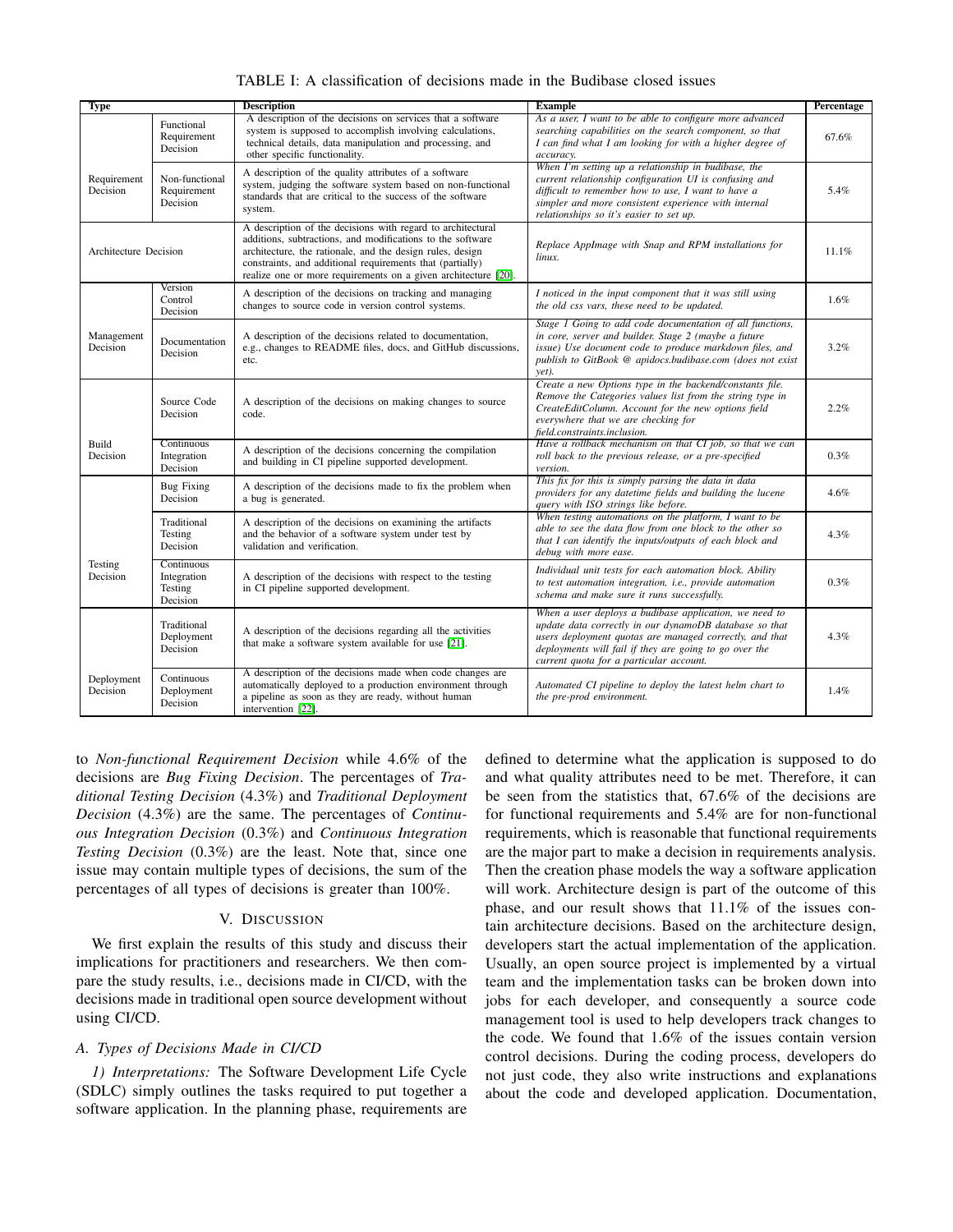such as user guides, is written to give users a quick tour of the application's basic features, while comments in the source code provide further information about the code for other developers. In our study, we found that 3.2% of the decisions are related to documentation. Before making an application available to users, it is critical to test it, and 4.3% of the traditional testing decisions are identified in the result. When an error occurs, we need to decide how to fix it, and we can see 4.6% of the decisions belonging to bug fixing. In the deployment phase, the application is made available in the user or production environment. 4.3% of the issues are relevant to traditional deployment decisions. In the CI/CD pipeline, one advantage is that some tasks in SDLC, especially integration and deployment, can be automated. Our statistical result shows that 0.3% of the issues belong to continuous integration decisions, 0.3% of the issues contain continuous integration testing decisions, and 1.4% of the decisions are about continuous deployment.

As we can observe from the results, a large percentage of decisions are made during the planning and creation phase of software development, followed by bug fixing and testing phrase. Given that the subject of the study (the selected project Budibase) is a CI/CD pipeline supported development project, we only got a small number of CI/CD-related decisions (e.g., *Continuous Deployment Decision* and *Continuous Integration Decision*). The possible reasons of this finding are that developers in CI/CD still focus on the traditional decision types and CI/CD only provides support to the project (e.g., by CI/CD pipeline tools) without the necessity of making many CI/CDrelated decisions, or CI/CD-related decisions are not discussed and made in GitHub Issues, but in GitHub Actions, which requires further investigation.

*2) Implications:* For practitioners, our result suggests that they should pay more attention to the management, build, testing, and deployment decisions as they are as equally important as requirements and architecture decision in CI/CD. Practitioners should also put more effort on the issues and making decisions related to CI/CD, such as *Continuous Integration Decision*, which are fundamental decisions to facilitate the CI/CD pipeline.

For researchers, we provide a dataset of various types of decisions made in CI/CD, which can help to further explore decision-making in CI/CD, as well as the difference compared to decision making in traditional software development [\[11\]](#page-5-11). It is also interesting to further explore other data sources that communicate and make decisions in CI/CD and may partially answer the question why there are not many CI/CD-related decisions in issues.

#### *B. Differences from Traditional Software Development*

We further compared our results (i.e., decision types made in CI/CD) with the study results by Li *et al.* in our previous work [\[11\]](#page-5-11) (i.e., decision types made in traditional open source development without using CI/CD) in this section.

From the perspective of decision categories, although there are differences in descriptions between our major decision categories and the classification of decisions in the Hibernate developer mailing list, they are similar in meaning and both basically cover the entire life cycle of development. The decision types we got in this work are more complete with one more category (i.e, *Deployment Decision*). In the decision subcategories, we did not identify *Model Decision*, *Pattern Decision*, *Development Criteria Decision*, *Implementation Decision*, and *Annotation Decision*, but we got four more decision subcategories: *Continuous Integration Decision*, *Continuous Integration Testing Decision*, *Traditional Deployment Decision*, and *Continuous Deployment Decision*, which are largely related to CI/CD.

In terms of the percentages of various types of decisions, the largest proportion of decision type in traditional software development [\[11\]](#page-5-11) is *Design Decision* (42.6%), followed by *Requirement Decision* (31.6%). The percentages of *Management Decision* (10.1%) and *Construction Decision* (9.8%) are roughly the same, and the percentage of *Test Decision* (5.9%) is the least. However, the largest share of decision type in CI/CD is *Requirement Decision* which accounts for 73.0%, followed by *Architecture Decision* (11.1%) and *Testing Decision* (9.2%). For the remaining three decision types, each accounts for less than 6.0%.

Although these two studies used different data sources (i.e., issues in this work and developer mailing lists in [\[11\]](#page-5-11), respectively) to investigate the decisions made, *Requirement Decision* and *Design (Architecture) Decision* are dominant in both studies, and the percentages of *Management Decision* and *Construction Decision* in traditional development are higher than *Management Decision* and *Build Decision* in CI/CD, which is reasonable since the CI/CD pipeline handles most of management and build (construction) issues. *Deployment Decision* only exists in CI/CD which is implied in the name of continuous deployment.

#### VI. THREATS TO VALIDITY

<span id="page-4-0"></span>We discuss the potential threats to the validity of our results below by following the guideline in [\[23\]](#page-5-23). Internal validity is not discussed because this aspect of validity is of concern when casual relationships are examined [\[23\]](#page-5-23), and we did not investigate any causal relationships in our study.

Construct validity concerns generating the results of the study using the concept or theory behind the study [\[23\]](#page-5-23). In our study, one potential threat to this validity comes from manual extraction and analysis of data. To migrate this threat, we randomly selected 50 issues from the dataset and discussed the criteria for data filtering, extraction, and analysis. Before the formal data extraction and analysis, the first and second authors had agreed on the criteria, and any uncertainty was discussed among the author to reach a consensus and eliminate personal bias. Another threat is that we did not consider whether the project is born with a CI/CD pipeline, and the statistics on the percentage of CI/CD decisions may be affected by the selection of the project that started using CI/CD late in the project life cycle.